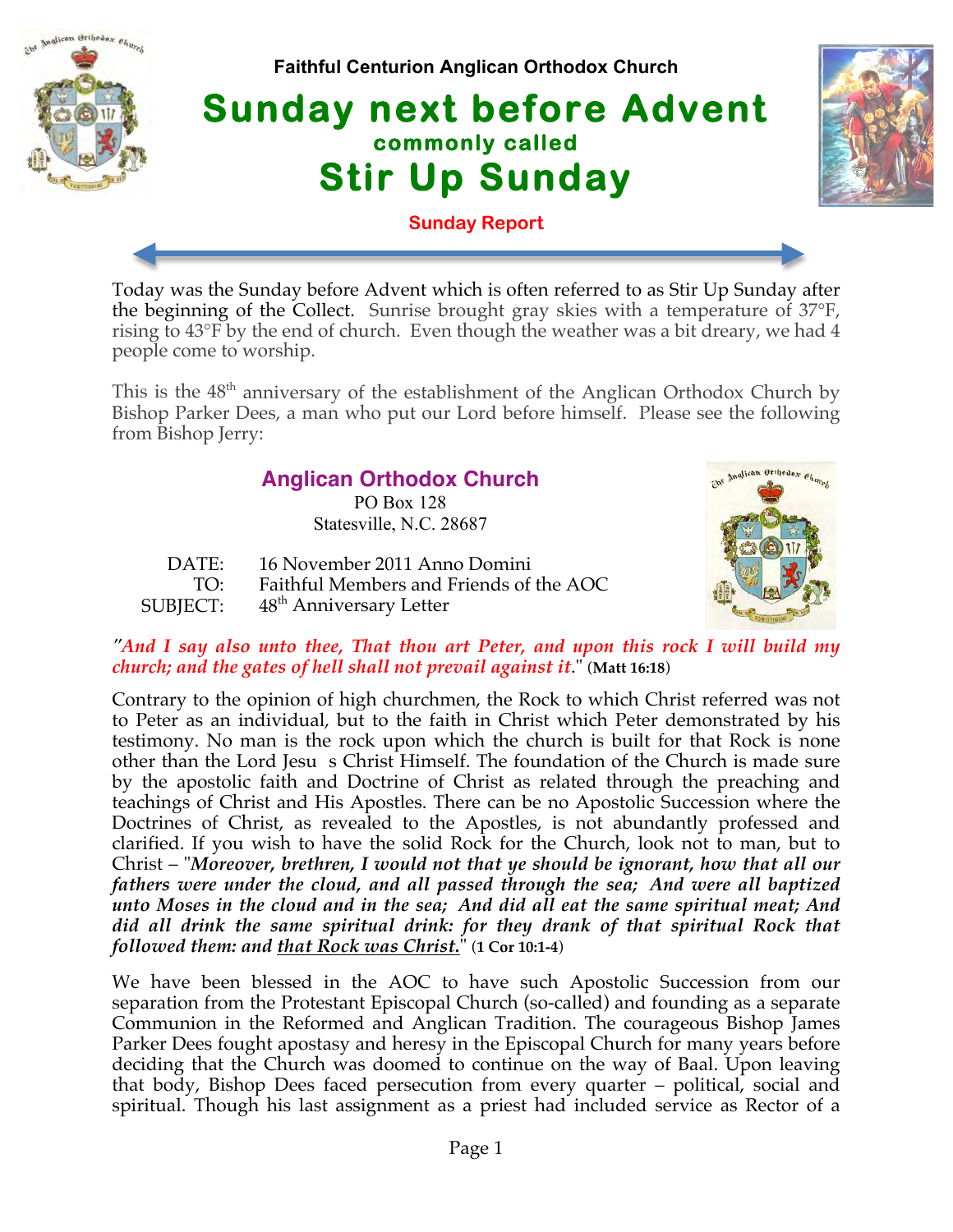black Episcopal Church, he was charged as being a racist and a radical. Priests of the ECUSA paraded all night around his house with loudspeakers and banners for three nights in a row. Every word he had written or spoken was twisted and misconstrued by the media who acted as vassals of the larger church body.

Bishop Dees never relented, but continued on the straight course upon which the Lord had placed his feet. On November  $16<sup>th</sup>$  in the Year of our Lord 1963, Bishop Dees founded the Anglican Orthodox Church. He took the church back to the formularies and faith of the Great English Reformation Church of Cranmer, Ridley and Latimer. From that day until this, the AOC has remained faithful to that biblical faith for which the English and Continental martyrs died.

As we move into the future years, let us remain faithful to that biblical faith until Christ returns and finds us laboring as faithful and devout servants.

In Christ Alone,

JERRY L. OGLES Presiding Bishop

# *Gathering Song*

Jack Arnold played *Lord I lift Your Name on high* for the gathering song.

# *Lord I lift your name on high*

Lord I lift your name on high Lord I love to sing your praises I'm so glad you are in my life I'm so glad you came to save us.

# **Chorus**

You came from heaven to earth, to show the way From the earth to the cross, my debt to pay From the cross to the grave, from the grave to the sky Lord I lift your name on high.

Christ be with me, Christ within me, Christ behind me, Christ before me, Christ beside me, Christ to win me, Christ to comfort and restore me,

# **Chorus**

Christ beneath me, Christ above me, Christ in quiet, Christ in danger, Christ in hearts of all that love me, Christ in mouth of friend and stranger,

# **Chorus**

We try to pick our gathering songs to have a wonderful message, be easy to sing and suitable for guitar accompaniment. This is a great song, but one that I have taken about four Sundays to get printed correctly. I keep getting the chorus and the verses reversed! Jack and the congregation have been very understanding; I promise my printing problems are just that and not passive aggressive behavior.

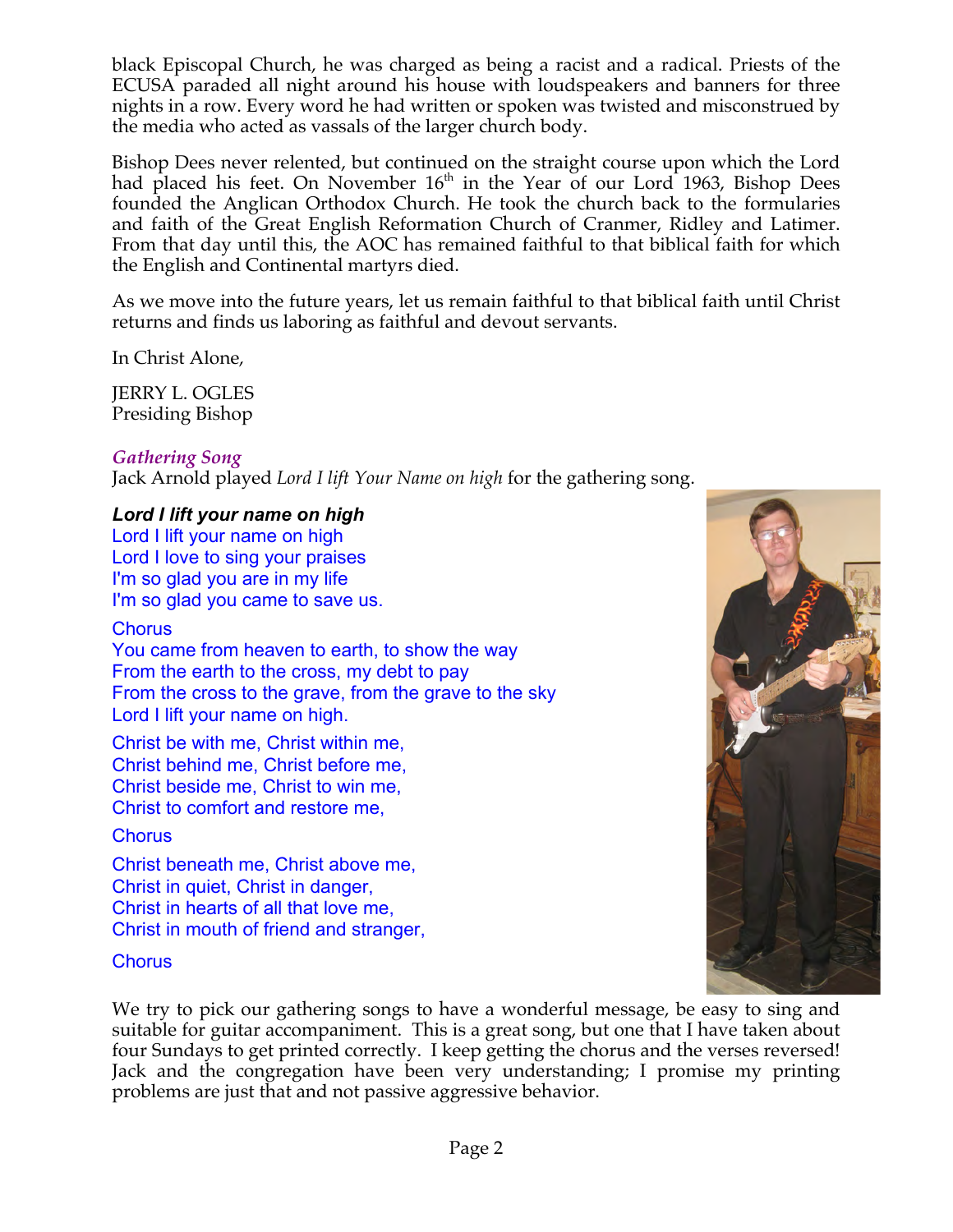### *Stir Up Sunday*

Stir Up Sunday is an informal term in the Anglican Church for the last Sunday before the season of Advent. The term comes from the opening words of the collect for the day in the Book of Common Prayer:

STIR up, we beseech thee, O Lord, the wills of thy faithful people; that they, plenteously bringing forth the fruit of good works, may of thee be plenteously plenteously bringing forth the fruit of good works, may of thee be plenteously rewarded; through Jesus Christ our Lord. Amen

Through an association of ideas, the day subsequently became connected, especially in

England, with the preparation of Christmas puddings in readiness for Christmas. Also, though with no real religious significance, Stir Up Sunday is located just the right time of the year to make the fruit cakes, Christmas Puddings and the like to be consumed on Christmas. In many English culture homes, the afternoon of Stir Up Sunday is dedicated to measuring, **stirring** and cooking the Christmas Pudding!

The Christmas pudding is an important part of the Christmas Day celebrations



in the UK. Christmas pudding is a round, rich and heavy pudding made from fruit, eggs, sugar, breadcrumbs, suet, spices, and alcohol such as brandy or rum. Many families have their favorite pudding recipe, which is often passed down through generations of family members.

Stir-up Sunday is traditionally the day for making your Christmas pudding; giving it a month to mature before eating it on Christmas day. Stir-up Sunday is on the 20th November this year.

According to tradition, everyone in the family (especially the children) takes a turn to stir the pudding and makes a wish while stirring. Traditionally, the pudding should be stirred from east to west in honour of the three Kings who travelled from the East to see Jesus; and it should also have 13 ingredients to represent Christ and his disciples.

It used to be common for people to put a coin in their Christmas pudding. This was supposed to bring wealth in the coming year to the person who found it.

Christmas puddings are popular in the UK, but many people now buy their puddings from their local supermarket.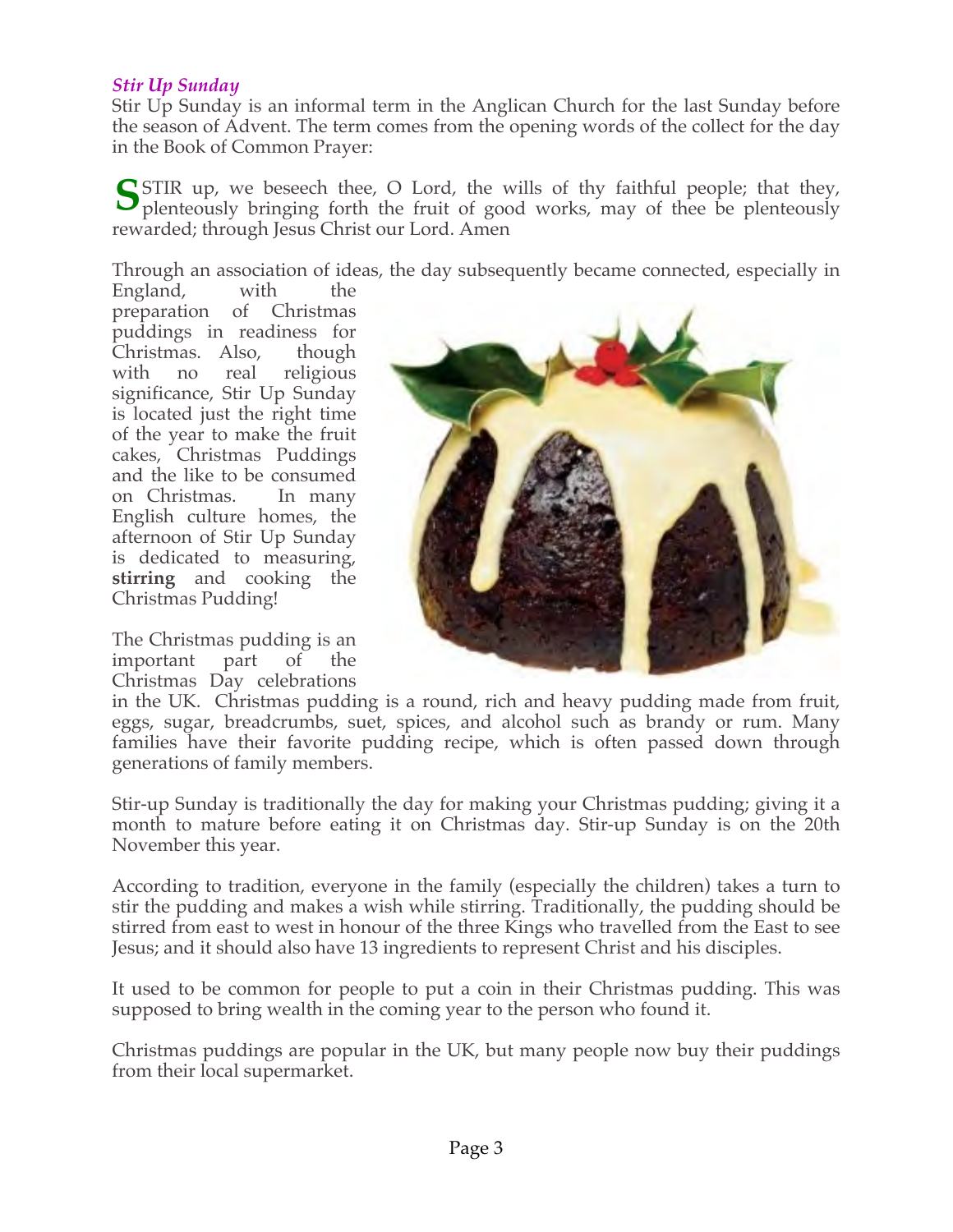In the Book of Common Prayer of 1662 and later, this collect is listed for "The Twenty-Fifth Sunday After Trinity", with accompanying rubric specifying that this collect "shall always be used upon the Sunday next before Advent". This reinforced the significance of this day as forming part of the preparation for the season of Advent. The rubric is necessary because the last Sunday before Advent does not always fall on the twentyfifth Sunday after Trinity: Trinity Sunday is a moveable feast and the Advent season is fixed, so the number of weeks in between varies from year to year. The 1928 Book of Common Prayer solves this dilemma by marking only 24 Sundays after Trinity and setting this Sunday apart as "Next before Advent."

### *Propers*

Each Sunday there are Propers: special prayers and readings from the Bible. There is a Collect for the Day; that is a single thought prayer, most written either before the refounding of the Church of England in the 1540s or written by Bishop Thomas Cranmer, the first Archbishop of Canterbury after the re-founding.

The Collect for the Day is to be read on Sunday and during Morning and Evening Prayer until the next Sunday. If you have a hard time remembering, "Do I read the Collect from last Sunday or next Sunday during the week?" Remember Sunday is the first day of the week. There are also two Bible readings, the Epistle and the Gospel. While they are "lessons", they are not the First Lesson and the Second Lesson, they are the Epistle and the Gospel. The Epistle is normally a reading from one of the various Epistles, or letters, in the New Testament. The Gospel is a reading from one of the Holy Gospels, Matthew, Mark, Luke and John. The Collect is said by the minister as a prayer, the Epistle can be read by either a designated reader (as we do in our church) or by one of the ministers and the Holy Gospel, which during the service in our church is read by an ordained minister or our Deacon Striker.

The propers are the same each year, except if a Red Letter Feast, that is one with propers in the prayerbook, falls on a Sunday, then those propers are to be read instead, except in a White Season, where it is put off. Red Letter Feasts, so called because in the Altar Prayerbooks the titles are in red, are special days. Most of the Red Letter Feasts are dedicated to early saints instrumental in the development of the church, others to special events. Some days are particularly special and the Collect for that day is to be used for an octave (eight days) or an entire season, like Advent or Lent.

Today, the propers for the Sunday next before Advent can be found on Page 225-226:

### **The Sunday next before Advent** *The Collect.*

STIR up, we beseech thee, O Lord, the wills of thy faithful people; that they, plenteously bringing forth the fruit of good  $\Box$  people; that they, plenteously bringing forth the fruit of good works, may by thee be plenteously rewarded; through Jesus Christ our Lord. *Amen*.

Ryan Hopkins read the Epistle for today, which came from the Book of Jeremiah, the Twenty-Third Chapter, beginning at the Fifth Verse. Foretelling the arrival of Jesus, Jeremiah prophesied, "I will raise unto David a righteous Branch, and a King shall



reign and prosper, and shall execute judgment and justice in the earth. In his days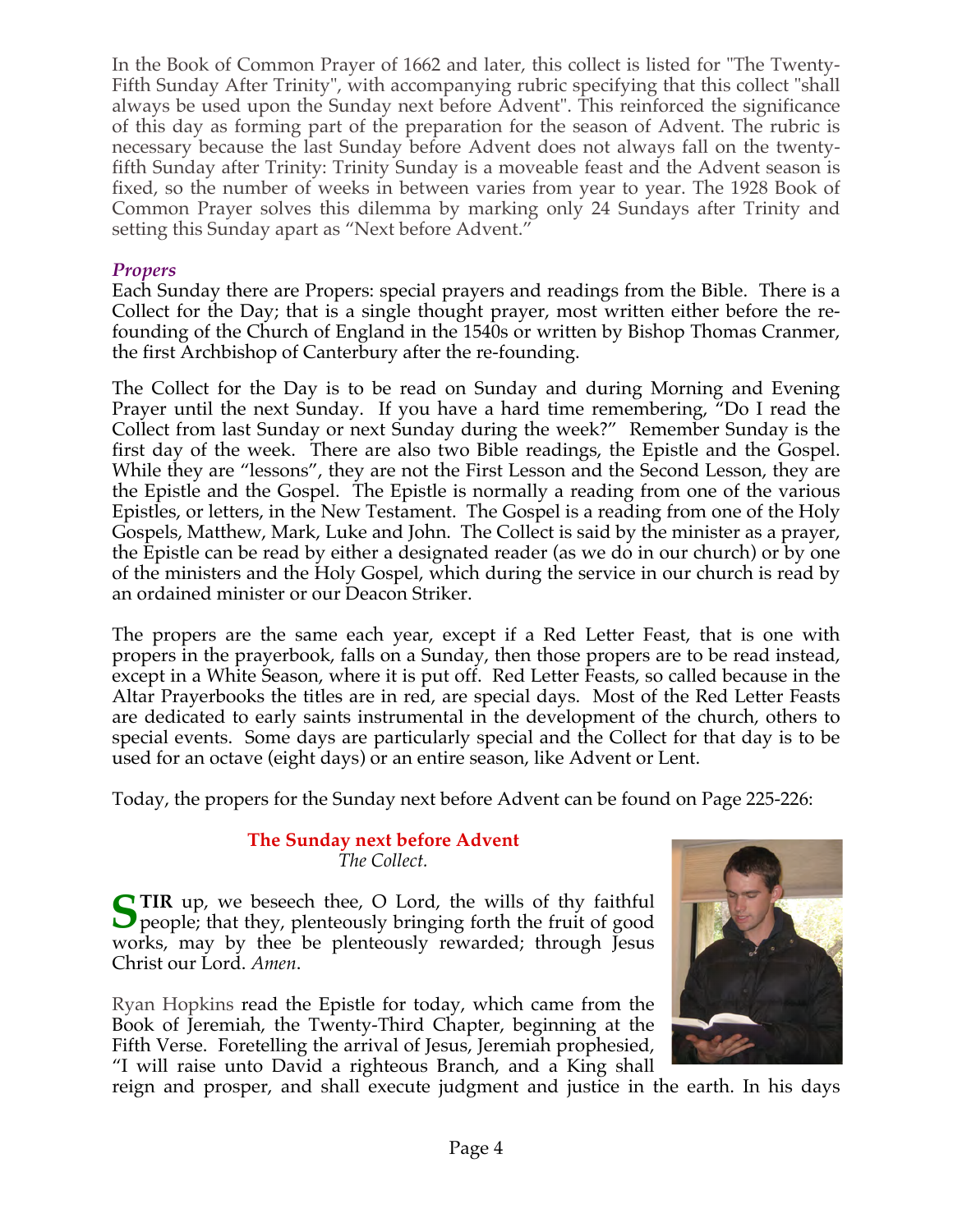Judah shall be saved, and Israel shall dwell safely: and this is his name whereby he shall be called, THE LORD OUR RIGHTEOUSNESS." He prophesied the New Covenant, moving reference of the Lord from Egypt to Israel and the return to one people of those driven out of their homeland across the world.

**EHOLD**, the days come, saith the LORD, that I will raise unto David a righteous Branch, and a King shall reign and prosper, and shall execute judgment and justice in the earth. In his days Judah shall be saved, and Israel shall dwell safely: **Branch**, and a King shall reign and prosper, and shall execute judgment and justice in the earth. In his days Judah shall be saved, and Israel shall dwell safely: and this is his name whereby he shall be called, THE LORD Therefore, behold, the days come, saith the LORD, that they shall no more say, The LORD liveth, which brought up the children of Israel out of the land of Egypt; but, The LORD liveth, which brought up and which led the seed of the house of Israel out of the north country, and from all countries whither I had driven them; and they shall dwell in their own land.

Deacon Striker Jack Arnold read the Holy Gospel for today which came from the Gospel according to Saint John, the Sixth Chapter, beginning at the Fifth Verse. John



relates one of the feeding the masses in the wilderness events. This event occurring long before there was a Thanksgiving Day, seems very appropriate for the weekend and also forshadows the arrival of the Christ at Christmas coming to feed our spiritual needs in the wilderness of this world.

With five thousand men with them looking for food in the wilderness, "One of his disciples, Andrew, Simon Peter's brother, saith unto him, There is a lad here, which hath five barley loaves, and two small fishes: but what are they among so many? And Jesus said, Make the men sit down. Now there was much grass in the place. So the men sat down…" Reminding us that if the Son of God gave thanks to God for His food, so ought we, "Jesus took the loaves; and when he had given

thanks, he distributed to the disciples, and the disciples to them that were set down; and likewise of the fishes as much as they would. When they were filled, he said unto his disciples, Gather up the fragments that remain, that nothing be lost. Therefore they gathered them together, and filled twelve baskets with the fragments of the five barley loaves, which remained over and above unto them that had eaten. Then those men, when they had seen the miracle that Jesus did, said, 'This is of a truth that prophet that should come into the world.'"

Compare to saving our souls and feeding the inner hunger we have for God's love, feeding a mere 5,000 men is child's play, but then Jesus said we should accept God and His love through Him as the children do. So perhaps it really is child's play.

**HEN** Jesus then lifted up his eyes, and saw a great company come unto him, he saith unto Philip, Whence shall we buy bread, that these may eat? And this he said to prove him: for he himself knew what he would do. Philip answered WHEN Jesus then lifted up his eyes, and saw a great company come unto him, he saith unto Philip, Whence shall we buy bread, that these may eat? And this he said to prove him: for he himself knew what he would do. Philip an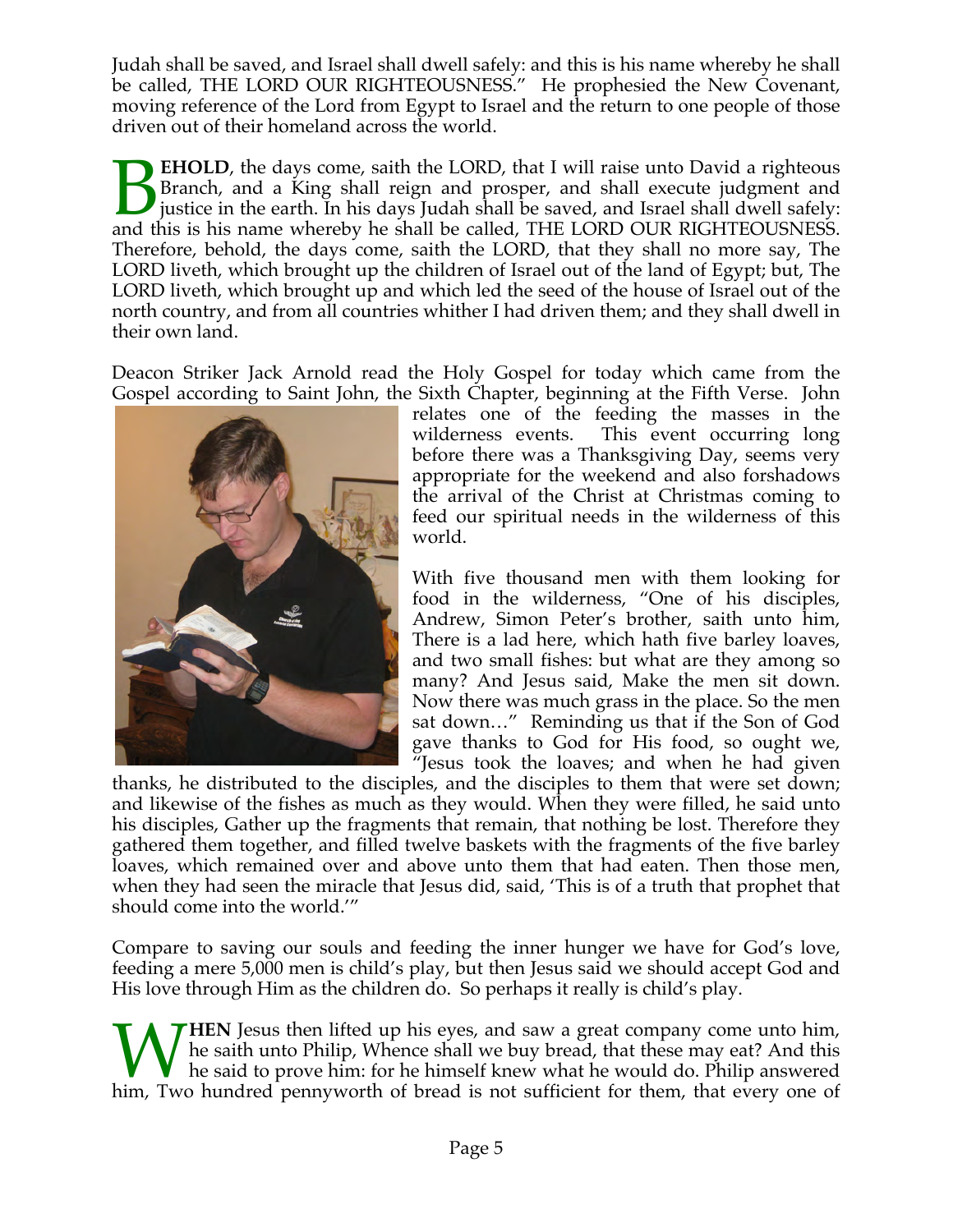them may take a little. One of his disciples, Andrew, Simon Peter's brother, saith unto him, There is a lad here, which hath five barley loaves, and two small fishes: but what are they among so many? And Jesus said, Make the men sit down. Now there was much grass in the place. So the men sat down, in number about five thousand. And Jesus took the loaves; and when he had given thanks, he distributed to the disciples, and the disciples to them that were set down; and likewise of the fishes as much as they would. When they were filled, he said unto his disciples, Gather up the fragments that remain, that nothing be lost. Therefore they gathered them together, and filled twelve baskets with the fragments of the five barley loaves, which remained over and above unto them that had eaten. Then those men, when they had seen the miracle that Jesus did, said, This is of a truth that prophet that should come into the world.

### *Sermon – Time and Action*

Today's sermon tied the Epistle and Gospel together and is partly contained in the forewords above.

As is oft the case, today's propers are all tied together. As is usual, they call for action not just thoughts. In fact the collect is among the most direct, asking God to stir our hearts that we might ACT in a manner which will result in good things! Jeremiah prophesies the coming of Jesus out of the branch of David that He might unite God's people as one under a New Covenant. John tells us Jesus not only comes to fill our hunger, literal in that if we follow Him we will do much better here on earth than if we do not, and figurative only He can fill the hunger in our hearts for God. Interestingly, He tells the disciples to "Gather up the fragments that remain, that nothing be lost." Think about that and take what it is offered before it is no longer on the menu!

*New Nametags*

We had no new nametags today.

# *After Church Hospitality*

No dog nuts AGAIN today. Today we met at Fred's for lunch. Next week dog nuts!

After church goodies providers as currently signed up:

| <b>Date</b>      | Name                         |
|------------------|------------------------------|
| 27 November 2011 | Dru Arnold                   |
| 4 December 2011  | <b>Opportunity Available</b> |
| 11 December 2011 | <b>Opportunity Available</b> |
| 18 December 2011 | <b>Opportunity Available</b> |
| 25 December 2011 | <b>Opportunity Available</b> |
| 1 January 2012   | Jack Arnold                  |

*People in our Prayers* - http://faithfulcenturionprayerteam.blogspot.com/ **Why? Prayer is an extremely important activity.**

It is not that God knows not our needs, for He surely does. Yet, Jesus commanded us to ask God for those same needs. In addition to the obvious of asking God for help, offering thanksgiving and the like, prayer helps us focus our thoughts on how we might do God's work.

The Prayer Team of the Church of the Faithful Centurion was established to help our members and fellow Christians pray for those in need and to give thanks as well for the blessings we have been granted.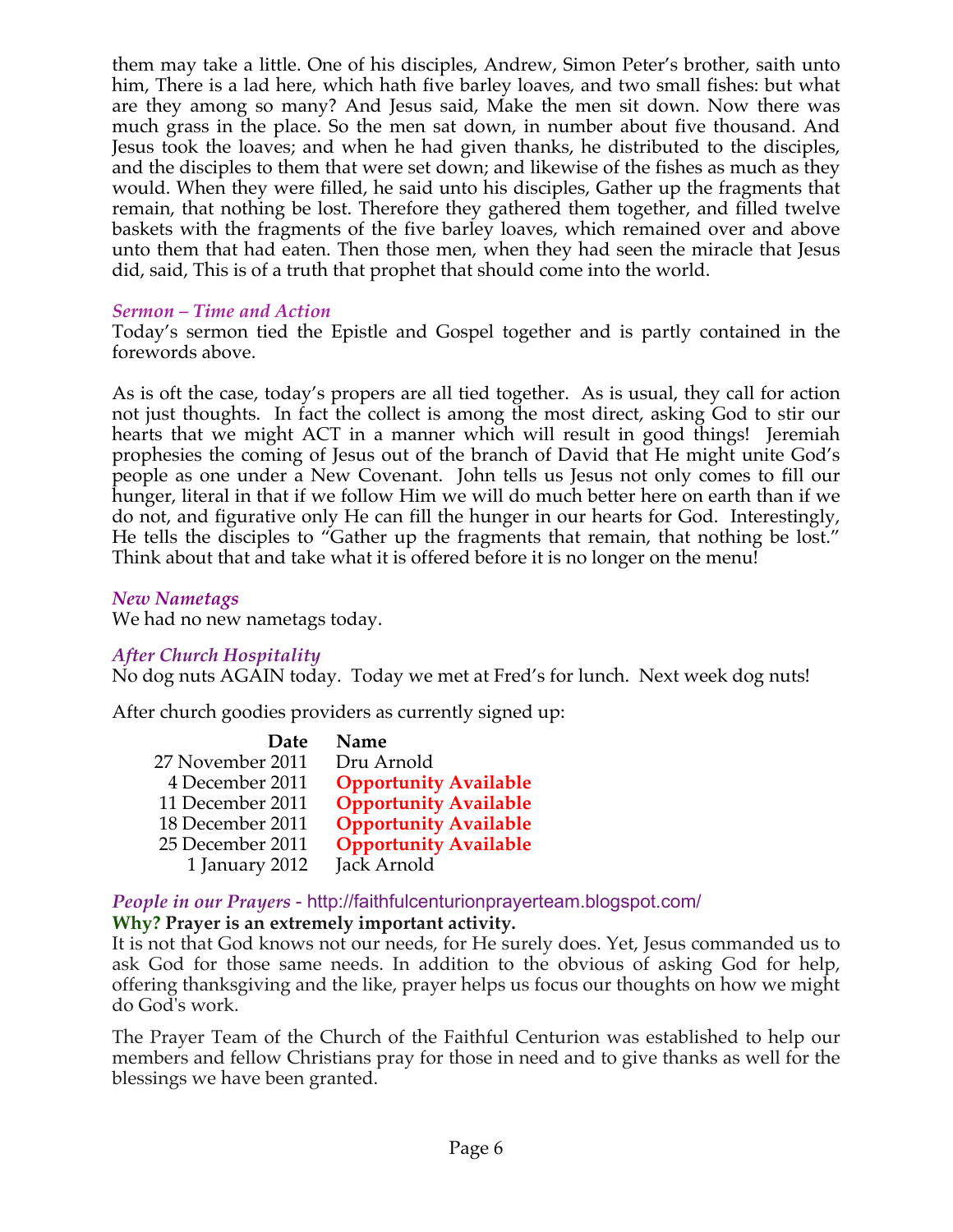### **Who can be on the list? Do I have to be a member of the Church of the Faithful Centurion to be prayed for?**

No! The only qualification to be on the list is that you want our prayer team to pray for you. We are Christians and are happy to pray for you, no matter who you are. If you want help from God, you are our kind of people.

#### **What is the commitment from the prayer team?**

Each member of the team will pray for the desired outcome at last once per day.

#### **How do I get myself or someone else on the prayer list?**

You can email one of the prayer team leaders: Jack - jack@faithfulcenturion.org or Dru dru@ faithfulcenturion.org, or call the church office at (619) 659-3608 or fill out a prayer card at church.

#### **What should I ask for?**

Depends on what you want. Some people merely want God to be asked to heal their ills and be mentioned by their first name, others want a specific outcome and / or have more of their personal information known to the team. Ask for what you want. It is your desire and need for prayer the team is attempting to meet. For typical examples, see the list below.

#### **Updating the Team**

If you are on our prayer list, or if you have submitted a person that you have asked us to pray for, please update one of the team members or Hap in person, by telephone or email. It helps to be able to pray specifically for these individuals including their specific needs; plus if they get better, it is nice to give thanks!

Please note that on the yellow (maybe green or orange if you get an old one) cards at church, you can ask that those to be prayed for have their names disseminated to the prayer team. Those names will be said in church and appear here. Or, you can ask that their names and purpose be kept confidential, then only Hap will know to pray for them.

#### *Prayer List Notice – If you have someone on the prayer list and their needs have changed, please let us know. We'd like to update our prayers to reflect the need and most important to give thanks!*

### *Travel*

*Tricia* is on travel this week. *Robert and his family* are on travel this week.

### *Move*

*The Thomas Family* is on a short tour assignment in Guam for the next two years. Please pray for the assignment to go well for Kurt and for Mary and the kids to make new friends and Kristyna and Mitchell in particular to develop good friends and school mates there so as to further their development.

### *Birthday*

Don Patton celebrated his 49<sup>th</sup> birthday 13 November 2011. Jack Arnold celebrated his 19<sup>th</sup> birthday with us 26 October 2011.

#### *Homebound or Infirm*

*Sara's mother* is in a state of deteriorating health, both physically and mentally. Please pray for peace of mind for her and the ability for both Sara and her mother to put their cares and worries on God's shoulders so they can deal with the many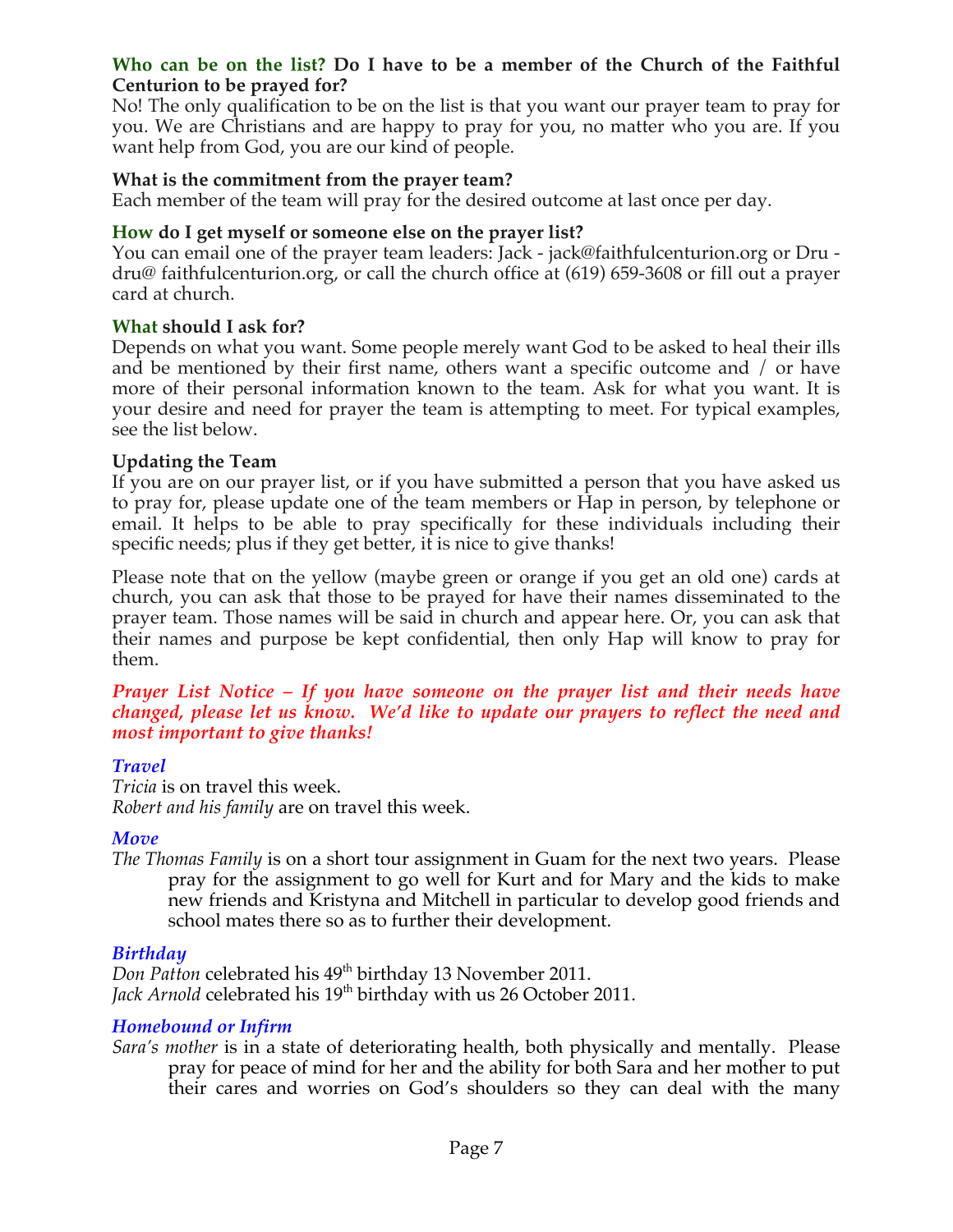problems involved.

### *Departed*

- *Colonel Don Frisbee, USAF* passed away on 12 October 2011, after bowel surgery, infection and pneumonia. Please pray for the repose of his soul and comfort for his wife Bev and their family.
- *Colonel Don Durbin, USAF* passed away on 12 October 2011, after what appeared to be an abdominal problem. A visit to the hospital found that he had congestive heart failure and liver problems. Shortly thereafter, he developed multiple blood clots and dementia. Don passed away shortly thereafter with his family by his side. Please pray for the repose of his soul and comfort for his wife Lynn and their family.

# *In need of a miracle or understanding of God's Plan*

*Todd* and *Kenny* have both been fighting osteocarcinoma for over five years and have been told their time here on earth is nearing its end, absent a miracle from God. Both are ready to go home and leave the pain, but would like to stay. Please pray for them and their families.

#### *Healing*

*Bill Aitken* had a second abdominal surgery on 3 November 2011, an attempt by the Top Gun doctor in the world and inventor of the process of endolooping ligation of rare tumors such as his loop the tumor. The tumor was too big for the loop, and Dr. Binmoeller said he probably could have gotten 99% of it, but that wasn't good enough as he wants to have Bill 100% cured. Bill is in a bit of shock, as this was his "go-to" choice of all possible procedures, with the least possibility of unthinkable complications. But Dr. B. explained things, and contacted gastrointestinal surgeon Dr. Gregg Jossart, who specializes in minimally invasive surgical resections of the gastrointestinal tract, etc. (Bill's tumor is deep in the 5th lining of his stomach.) Bill has an appointment next Wednesday with Dr. J, and (fingers crossed) will get a surgery date of next Friday, as the situation is "urgent."

Please pray for guidance for the team treating Bill and for his recovery. Pray also for peace of mind for Bill and his wife Sara.

- *Walt Dexter* had a stroke the week of 12 September 2011 and is still mostly half paralyzed. Please pray for a full and complete recovery for Walt and for peace of mind for him and his wife Fran.
- *Gil Garcia* is back in the hospital for a re-do of his colostomy and a couple of relatively minor skin surgeries. He has not been able to get out on schedule. Not only is this getting to Gil, but his wife Mary is very tired from all this. Please pray for guidance for the team treating Gil. Pray also for peace of mind for Gil and his wife Mary.
- *Dotty Valkenaar* has been diagnosed with a reoccurrence of breast cancer and had a double mastectomy and no reconstruction on 23 August 2011 in Seattle. Seemingly everything went very well, however there were complications in the recovery, but she is home. Now a torn muscle has surfaced in her shoulder, perhaps as a result of positioning during surgery. There is concern over a reoccurrence of the cancer and some question as to whether to do chemotherapy or not. Dotty is also having problems with fluid building in her upper body area. Please pray for guidance for the medical team treating her and for her to make the correct decisions regarding treatment and pray for continued peace of mind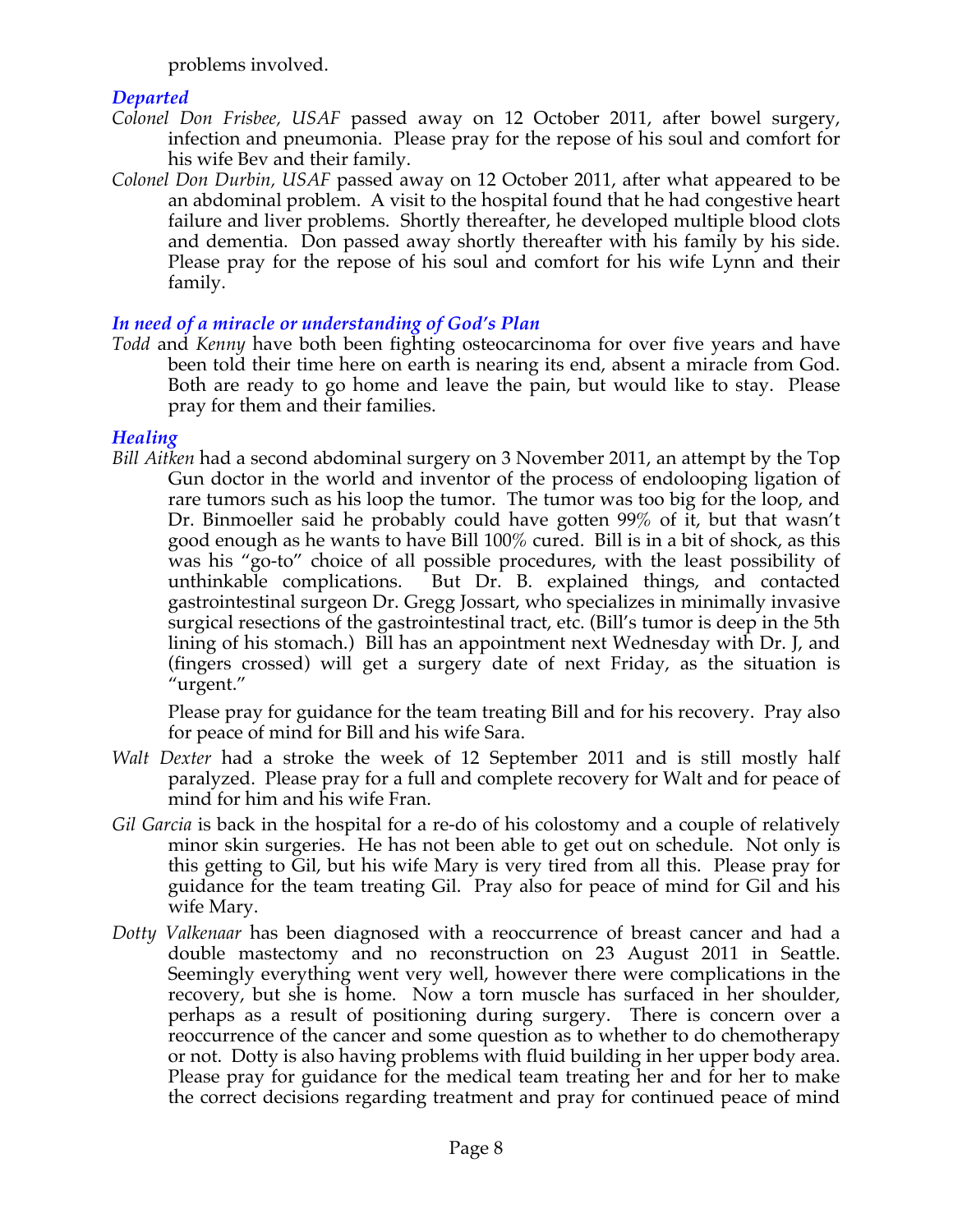through trust in God for Dotty and Lew, her husband, as well as their entire family.

- *Lew Valkenaar* developed ankle and leg pain and swelling in his lower right leg due to a blood clot. The blood clot taken care of he is on Cumadin for six months and wearing a cool compression stocking on one leg, kind of a Michael Jackson thing.
- *Morris Martin, 91,* was hospitalized with pneumonia, he in rehab now and doing well, he has been irritated by having a feeding tube in until his throat can heal and be retrained, but he has responded with renewed effort when he failed the swallow test on 21 July 2011. He had a bit of a fever from which he seems to have recovered; it is hard, but he is strong. Give thanks for his great attitude and trust in God. Pray for strength and peace of mind for Morris and his family, in particular his son Paul. Pray for his trust in our Lord and for both him and his family to let God carry their worries while he recovers.
- *Steve Sundberg* had a heart attack after Easter. After some time, the medical team treating him decided he was not a candidate for stents and a five-way heart bypass was performed the week of 6 June 2011. Please give thanks for an apparently very successful surgery and also pray for his complete recovery and for his three children and family who are very worried about him, pray also for his trust in our Lord and for both him and his family to let God carry their worries while he recovers.
- *Matt Alcantara*, age 15, has Osteosarcoma (bone cancer), a very rare and often lethal form of cancer with limited treatment options. This is a disease that is about 90 percent fatal in a couple of years. He has no hip joint on one side, but he walks and swims! Courage? Guts? You bet! Matt's scans on 20 June 2011, were CLEAN! Thanks be to God for the way things have gone. Thanks also for the great faith of Matt and his entire family. Their faith and trust is a wonderful example for each and every one of us. But, now is not the time to stop praying. Actually, it never is the time to stop praying!
- *Melanie Zimmers* has what appears to be a badly bulged disc at C5-C-6 which is causing radiating pain down her right arm and numbness in her thumb and forefinger. She has been in physical therapy and is set to undergo epidural injections in July 2011. Please pray for resolution of her problem and a good attitude while a means to solve the problem is found.
- *Hal Campbell* underwent apparently successful surgery for a cancerous lesion on the inside of his cheek and the associated lymph node on 7 March 2011, at the VA hospital in Seattle. Friday, 17 June 2011, his  $62<sup>nd</sup>$  birthday, he started his first food by mouth since he finished six weeks of follow up Chemo and Radiation treatment to hopefully eradicate and cancerous cells that might have remained. Please pray for him to be able to eat so that he can have the feeding tube removed, for remission of the cancer and most of all for his acceptance of Christ.
- *Shamim Gray* underwent a lumpectomy on Saturday 6 November 2010 at Bethesda Naval Hospital, with apparent great result. Please pray for a complete remission of the cancer. Pray also Shamim will maintain her great attitude and trust in God.
- *Judith Clingwall*, is afflicted with Multiple Sclerosis (MS). She is currently in Laurel Place, an extended care facility in Surrey, British Columbia. Judith's condition seems stable a present, although the medication levels have been increased. Please pray for her to take an active part in her own life, for her strength, peace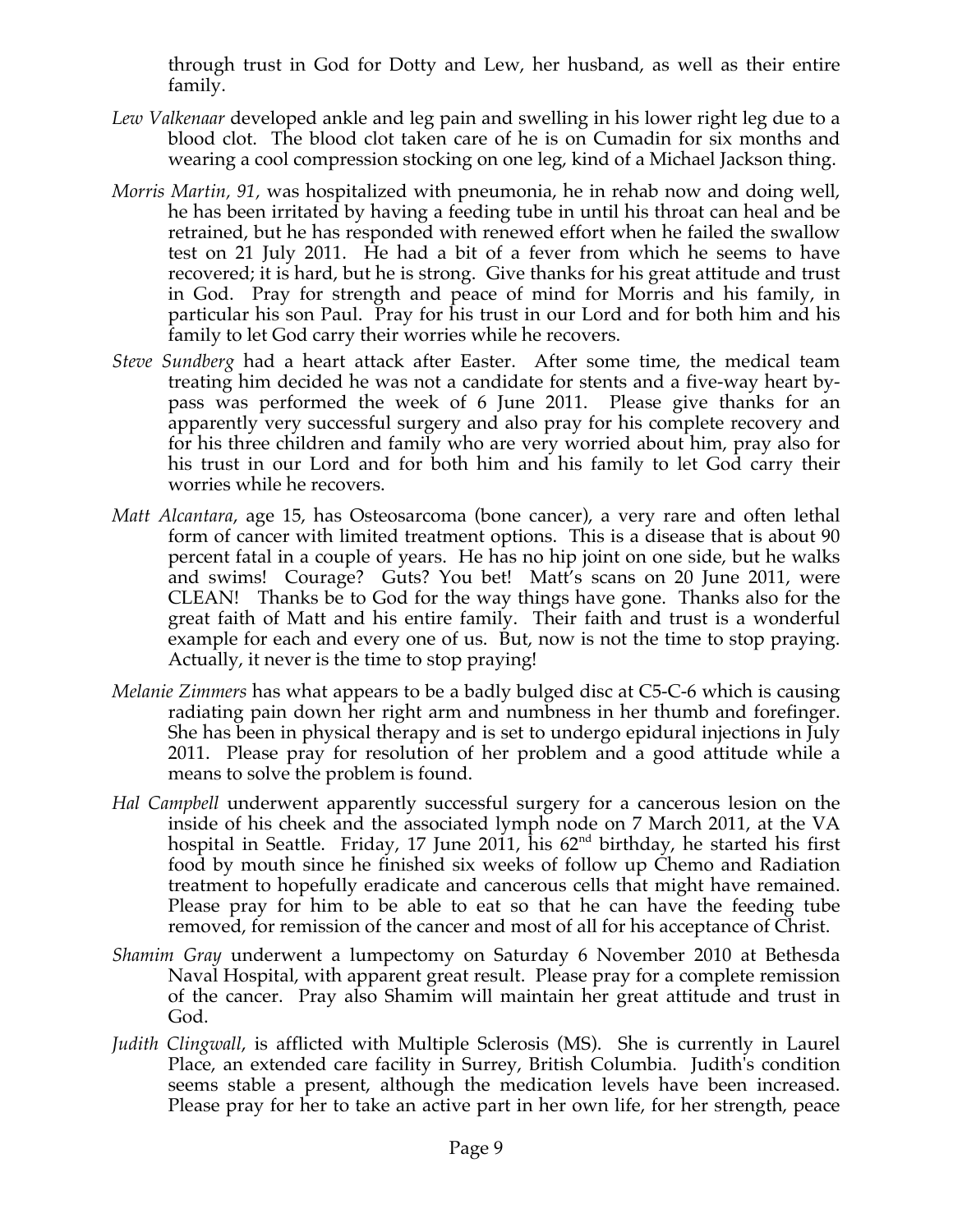of mind, trust in God and remission of the disease so she might return home to her family. Pray also for strength for her husband Martin as he deals with all the problems and stress of Judith's situation.

- *Becky Madden* is paralyzed from the neck down as the result of a tragic shooting accident. She has made it home and to church in a new donated magic wheelchair. Please pray for further recovery for Becky, as well as strength and guidance for each of those involved.
- *Betty Macauley,* Tim's mom, is currently in a state of failing health. Please pray she will gain interest in life around her and actively pursue life here on earth. Please pray for her family, in particular her son Tim, as they try to help her.
- *Lauralee* underwent a lumpectomy on Friday after Thanksgiving. A further anomaly has been discovered and she had additional preventative radiation treatment. Please pray for a complete remission of the cancer. Pray also Lauralee will maintain her great attitude and trust in God.
- *Luca*, 5 years old, from our church family in Perth, Western Australia, who has just been diagnosed with leukemia. And for his Mum and Dad and extended family.

*Greg Chase asks that you pray for his family:*

- *Diane*, Greg's wife, has a positive attitude dealing with the ongoing treatment of her ulcerative colitis. They are grateful for a positive attitude and would be pleased to see physical progress.
- *Phyllis*, Greg's mom, has stabilized as the result of the good home care she is receiving and recently celebrated her 89<sup>th</sup> birthday.
- *Wilma* is at home after three weeks in the hospital and is working on building strength for a planned hip replacement in August 2011.
- *Vince (age 13), reoccurrence of cancer, recent testing found a nickel sized tumor in his* lungs. The doctors are consulting with a specialist in Houston. Please pray for guidance for the medical team and for peace of mind for Vince and his family.
- *Obra Gray* continues to take day by day. Please continue to keep Obra in your prayers, and give him the strength of knowing the Lord is with him and will never forsake him. Obra needs security of what lies ahead of him, and only the Lord can grant the solace to answer his prayer.
- *Bashir Ahmed*, father of Shamim Gray, has been blessed with the Lord's breath of life to stay on this earth for the time being. But, things are hard for him and his loving wife, who cares for him. They have two young nieces living with them who see no real need to help, pray for God to enter their hearts. Above all, pray for his entire family to open their hearts to accept all God's love will bring them.
- *Kay Denton* (Mrs. Kay) is still home and doing pretty well considering the bones in her neck and hands are degenerating as a side effect of her kidney failure. Her thumbs are not particularly useful any more. Mrs. Kay asks everyone who is praying for her know how grateful she is for their prayers. As always, she retains her trust in the Lord and her positive attitude.

# *Guidance*

*Steve* asks that you pray for difficulties he is having with his family. Please pray that the Holy Ghost will enter into his heart and provide him with the heaven sent inspiration that he needs to see clearly and deal with problems and the courage to do what needs to be done in the manner it should be done.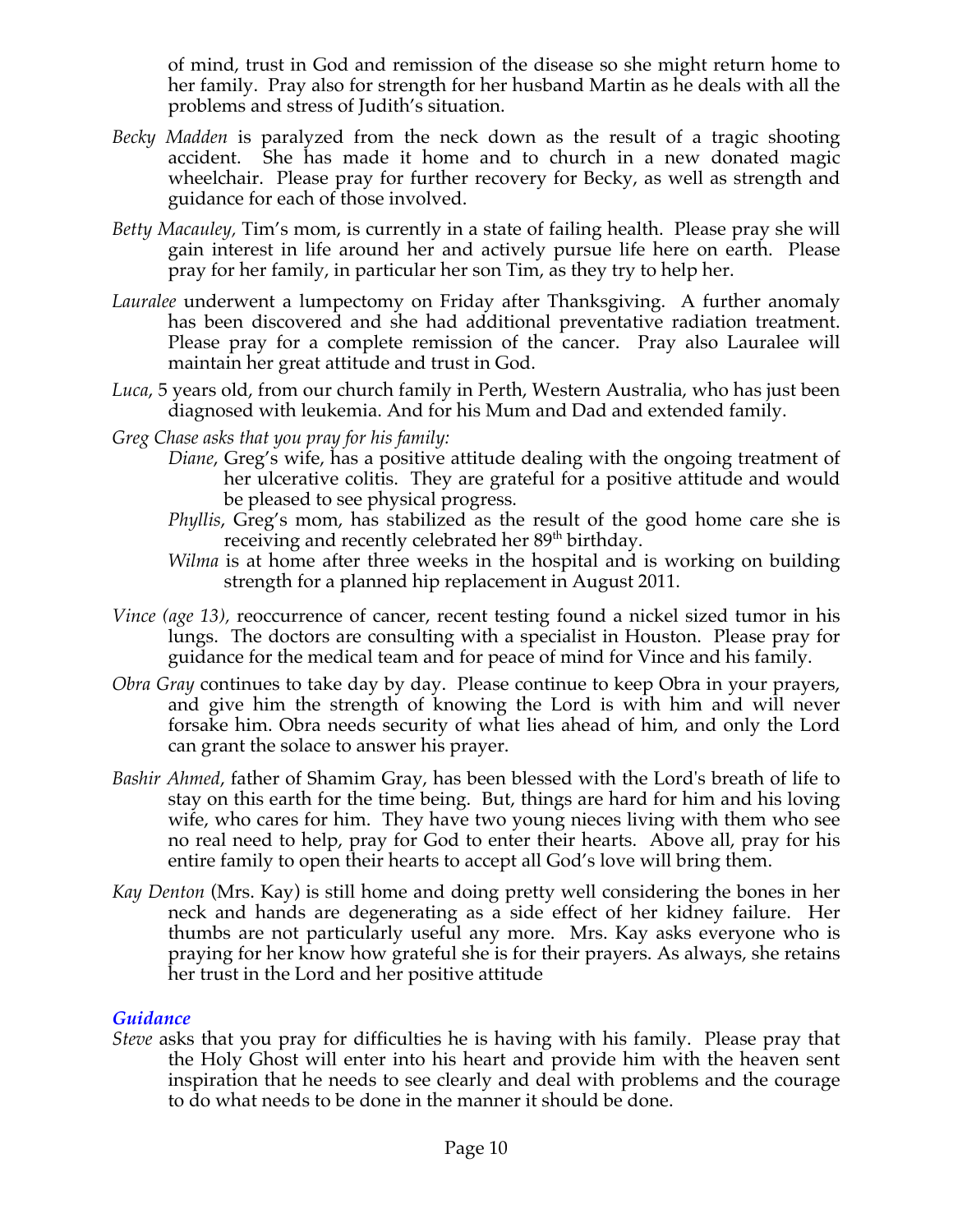*Jacquie* to open her heart to God and accept His Love and Grace.

*Hap* and *Ryan* both ask you to pray that they might be able to trust God will help them make the right decisions at the right time and not to worry uselessly, to change those thins they can change, accept those things they cannot change and that they will open their hearts to the Holy Ghost.

### *Armed Forces & Contractors*

Airman Donny Patton (RAF Mildenhall, UK), Jordan (USMC – AIT), Neal (USN-Afghanistan), Trevor (USAF - KC-10 Boom Operator), Trevor (USN – Whidbey Island, EF-18 Pilot), Kurt Thomas (USN – Guam),

### *Persecuted*

Around the world, Christians are under attack, not only in the Muslim world, but from Hindus and others in India. Also, they are under continual attack in the name of "Separation of Church and State" in the western world, as it becomes actively atheist or pro-devil buddy. Please pray for God's guidance and protection for all persecuted Christians and those around them.

# *Thanksgiving*

*Hap* gives thanks for safe and interesting travel this week. *Won King* gives thanks for getting her medications right and feeling better.

### *Various Special Requests*

- We ask that you pray, please ask God that the Holy Ghost might give you insight into how you might make the lives of your friends and family better. Remember helping others is not just those who you don't know!
- Please join us in praying that the *Free Teen Guitar Class* will be continue to be an opportunity for God to work in the lives of the kids and their families. Please ask God to guide the class to new opportunities to make Him known to others. Help us to let the love of our Lord shine through us into their lives, putting Him first, so that He might enter in to their hearts and lives.

# *Question that only you can ask*

What would you like to know about our history, what we believe, what we do or how we operate? Hap is looking for material for the continuing education class and *Thought for the Day* material. Help us help you. Please send your question to Hap so we all can get an answer. Just because you don't know the answer to your question doesn't mean you are the only one who doesn't know. But, if you don't ask, no one will know.

# *I'd like to get a different point across or announce something*

If you have a different point of view, I would be happy to give you room to get your point across. While this publication is my perspective on events, I recognize not everyone may agree and that some people would like to express their own opinion. If you want to write something, please forward your item to Hap (with a note as to whether or not you would like editing help) to: hap@faithfulcenturion.org.

# *400th Anniversary of the Authorized Version of the Bible*

The Authorized Version, commonly known as the King James Version, King James Bible or KJV, is an English translation of the Christian Bible by the Church of England begun in 1604 and completed in 1611. First printed by the King's Printer Robert Barker, this was the third official translation into English; the first having been the Great Bible commissioned by the Church of England in the reign of King Henry VIII, and the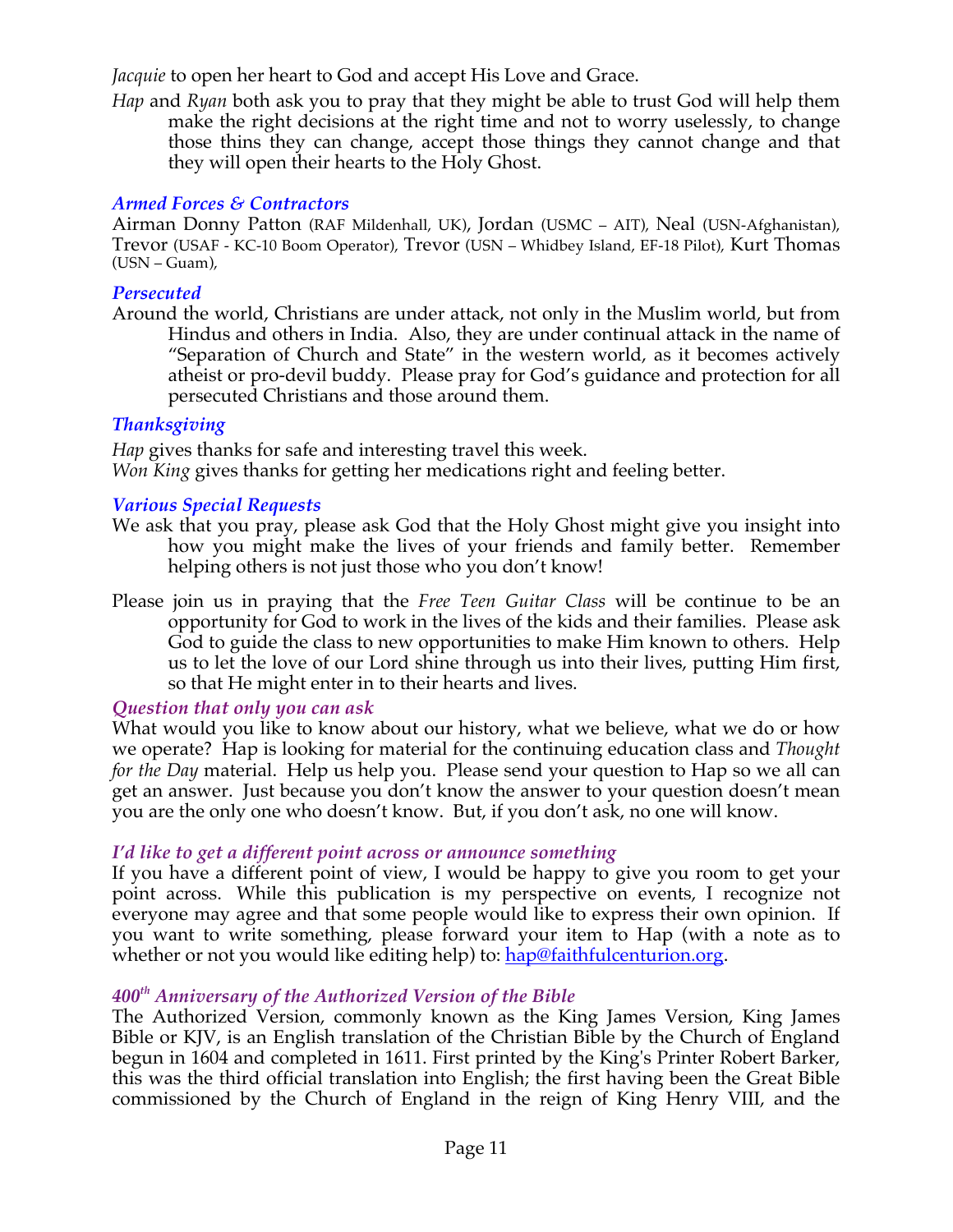second was the Bishop's Bible of 1568. In January 1604, King James I of England convened the Hampton Court Conference where a new English version was conceived in response to the perceived problems of the earlier translations as detected by the Puritans, a faction within the Church of England.

James gave the translators instructions intended to guarantee that the new version would conform to the ecclesiology and reflect the episcopal structure of the Church of England and its beliefs about an ordained clergy. The translation was done by 47 scholars, all of whom were members of the Church of England. In common with most other translations of the period, the New Testament was translated from Greek, the Old Testament was translated from Hebrew text, while the Apocrypha were translated from the Greek and Latin. In the Book of Common Prayer (1662), the text of the Authorized Version replaced the text of the Great Bible – for Epistle and Gospel readings – and as such was authorized by Act of Parliament. By the first half of the 18th century, the Authorized Version was effectively unchallenged as the English translation used in Anglican and Protestant churches. Over the course of the 18th century, the Authorized Version supplanted the Latin Vulgate as the standard version of scripture for English speaking scholars.

# **Anglican Orthodox Church**

PO Box 128 Statesville, N.C. 28687

- DATE: 19 November 2011 Anno Domini
- TO: Faithful Members and Friends of the AOC
- SUBJECT: Anniversary Letter of the  $400<sup>th</sup>$  Anniversary of the King James Bible

"*My people are destroyed for lack of knowledge: because thou hast rejected knowledge, I will also reject thee, that thou shalt be no priest to me: seeing thou hast forgotten the law of thy God, I will also forget thy children. As they were increased, so they sinned against me: therefore will I change their glory into shame*." (**Hosea 4:6-7**)

It must be admitted by even the most complacent observer that America and her people are no longer the bright and shining star of freedom and liberty once projected by the



mere mention of her name. It is true that America remains a cut above most other nations of the world for hope and promise, yet she has fallen far below her previous standing as a beacon light of hope to which the whole world looked with admiration and longing. We have forgotten, among other things in our heritage, beauty and love – the two are inextricably joined at the heart. We have rejected the idyllic in the arts, and opted for the perverse. The graphic arts have degenerated over the past several decades from that which depicts the glory and beauty of God's Creation into that which distorts and disfigures all that is beautiful. The same is true of our music. If we can no longer compose to the standard of Bach, Vivaldi, Mendelsohn, Mozart, Handel, or Beethoven, why not retain this beauty in music until we are able to so compose. Instead, we have cast

aside the beauty of melody and opted for the jumbled and unorganized notes of music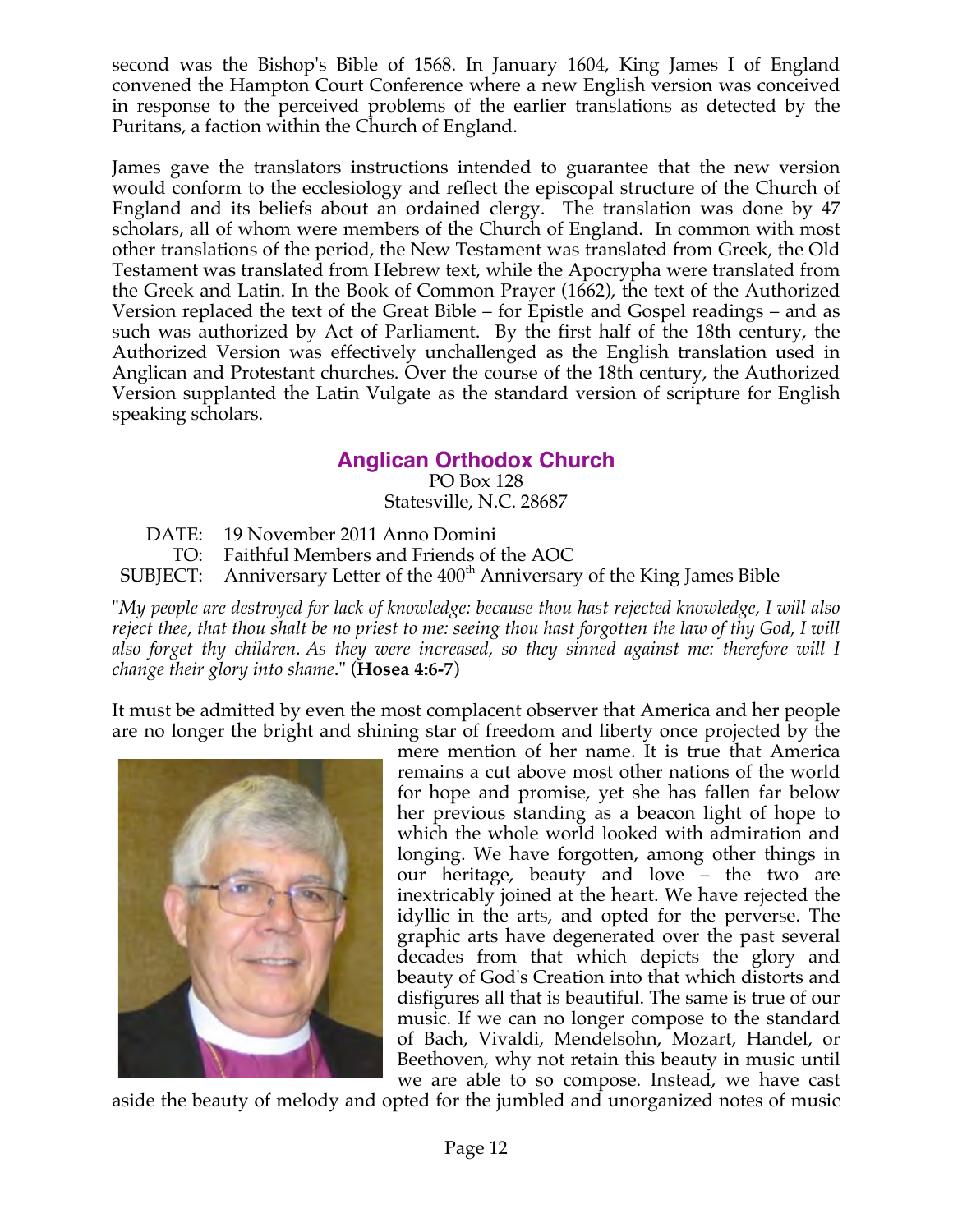which lowers the inspiration of the soul uses words that once would have been considered so disgusting that we would have landed in jail for uttering them.

America has been respected and looked up to over the years. As we began our descent into the abyss of vulgar tastes and perverse living, the world has watched and followed us there. Our media is quite powerful conveying our cultural failures to the rest of the planet. We have dumbed down our schools and institutes of higher learning believing that technical expertise can replace knowledge and spiritual advancement. How utterly profound has been our descent. We no longer know the meaning of an evening meal together with family. Fast foods, fast entertainment, decadent lifestyles, and foolish pursuits have occupied the hands that once built dreams and bridges.

The greatest decline has occurred in our souls and minds. The dull scrawlings we call art, the ear bursting racket we call music, and the dredges of society we call `movie star idols' have transformed our souls into dark and forbidding pits of despair. Those things of beauty which are classical because their value has increased in appreciation over the years rather than declined, are cast aside for rubbish. Shakespeare, Dostoyevski, Tolstoi, Cicero, Dickens, Longfellow, or Hawthorne are no longer read in our schools. Instead, our students read books such as "Bobby has two Daddies". Historical perspective is no longer taught except in ways that distort history to satisfy a political agenda.

And what of our language? It, too, has suffered shameful degradation. We have forgotten he old adage that "words have meaning and consequence." The dumbingdown of America has been a clever undertaking by those who love not liberty or freedom. They wish to control, not only the American people, but the populations of the world into lab dogs that would have made Pavlov proud that we have fallen so easily to a people of `conditioned' response. I believe this process began with the most important element of our American society – the Church. We are graduating, and have been for a very long time, men who are biblically illiterate by the standards of the past. They have been conditioned to have a very low view of scriptuire and will accept any corruption of the word as long as it is label `bible version'. We have done so, with surprising success, by casting off the ancient landmarks and taking up the produce of the cattle stall as more valid than that text the Reformers called "commonly received." It amazes me that men for whom I initially feel to be of very high scholarship prove to have little wisdom, or scholarship, when it comes to the most important possession man can hold in his hands – the Holy Bible. Our King James Bible is the greatest accomplishment in translation beauty and accuracy of any to be produced byt the church. Those modern version, produced by corporations and which are under man's copyright, only contain bits and pieces of God's revealed Word. Within their so-called translational styles, they have embedded deadly [poisons that take away from the grace and beauty of God's Word. They take, primarily, two specious manuscripts which leave great gaps throughout their pages (in the originals) where long scriptural passages occur in the Received Text. These two manuscripts disagree in a great number of places even with each other, yet the modern mind can accept them more readily because they appear less harsh and require less backbone for their adherents in standing up for Christ and the Trinity. On the other hand, the Received Text is comprised of more than 90% of the manuscript evidence and all these agree together. I suppose "in the mouths of two witnesses shall the truth the truth be established" is no longer sound counsel of Christ since the two witnesses of the modern, copyrighted versions do not agree.

I have added to this long letter a very informative and scholarly article from an English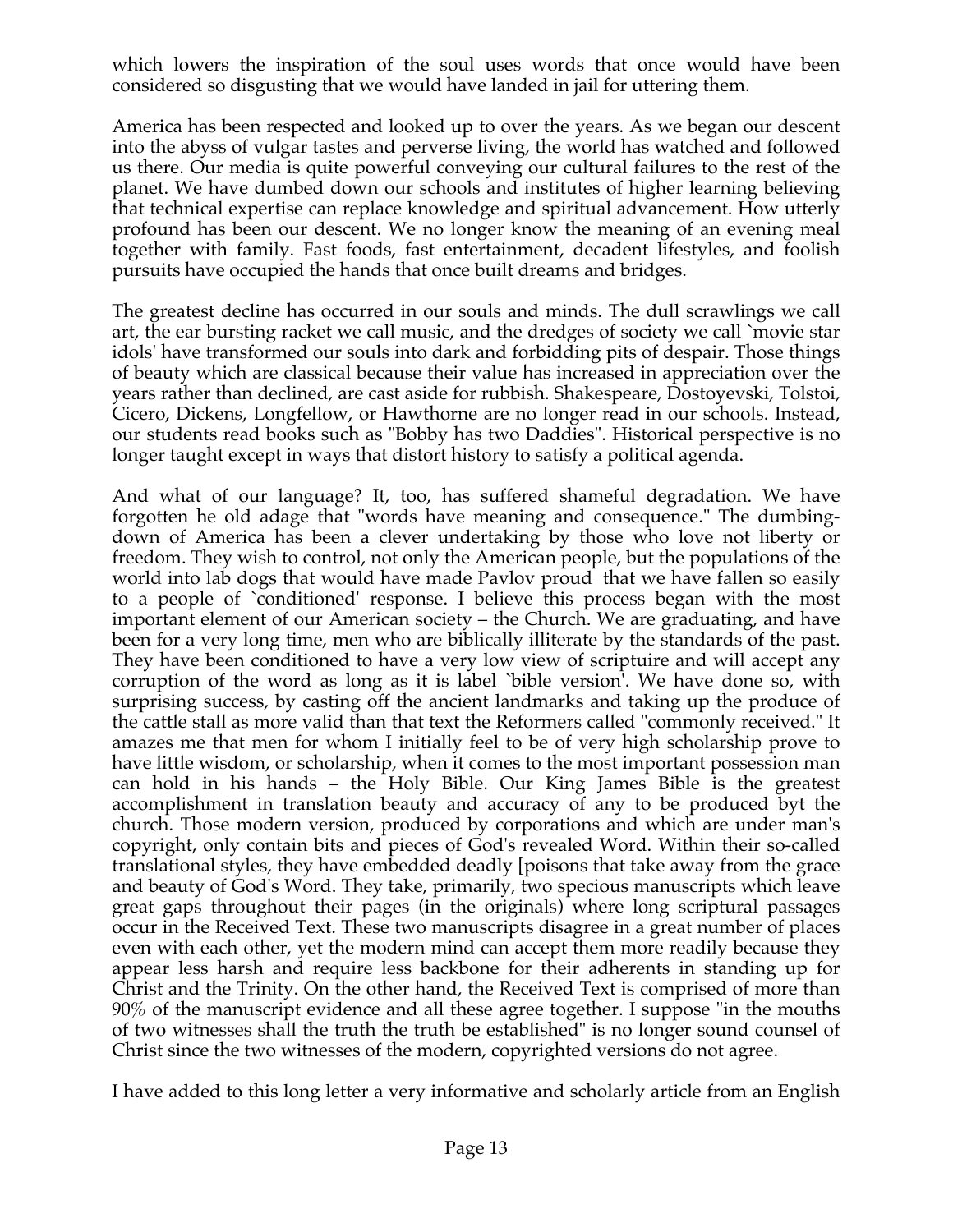Churchman. It was sent to me by Dru Arnold to whom I am very grateful for the sharing. If your attention span has not been hopelessly crippled, please read the below article:

# **The King of the Bibles**

*As the Queen prepares to mark the 400th anniversary of the King James Version, Peter Mullen pours scorn on some of its modern rivals.* By Peter Mullen 7:06AM GMT 14 Nov 2011

We enjoyed a parish visit recently to St George's Chapel, Windsor: the Queen's Chapel. In there was a big sign saying, "Celebrating the 400th anniversary of the King James Bible". I must say, it was a custom more honoured in the breach than in the observance. For at Choral Evensong, the lessons were both from some illiterate, godforsaken modern version. I knew we were in for trouble from the start when, in the Old Testament lesson, King Solomon addressed the Almighty as, "You God…" – as if the deity were some miscreant fourth-former in the back row. Of course it went from bad to worse.

On Wednesday, the Queen will attend a service of celebration at Westminster Abbey to mark the 400<sup>th</sup> anniversary of the King James Bible. The address will be given by the Archbishop of Canterbury, who earlier this year urged us to read the King James Bible in order to get a glimpse of what he called "the big picture". Perhaps this was meant to go with Dave's idea of "the big society"? This is a strange injunction, coming as it did from a man who has been in positions of power and influence in the church for decades. For in that time the same church hierarchy has ruthlessly suppressed the King James Bible, along with the Book of Common Prayer.

I can add a personal note on this subject. When I came to the City in 1998 I discovered that St Sepulchre's did not have a lectern Bible in the King James Version (KJV). So I asked St Paul's if they would lend me one of theirs. They replied, "Oh yes, and you can keep it. We never use it at St Paul's, only when the Royal Family comes – awkward people like that." The King James Bible is a work of literary and spiritual genius. It is the religious register in English and its words and phrases have penetrated deeply into English literature. You cannot read 10 pages of Dickens or Arnold, George Eliot or the Brontës without coming across wholly integrated resonances of the King James Version. And, of course, English poetry is saturated with it. WH Auden said, as he witnessed the sidelining of the King James Bible: "It was our luck to have that translation made when English was at its strongest and most robust. Why spit on our luck?"

 $C\hat{a}\hat{\epsilon}\%$  Sisson said that all we really know is what he called "the reluctant deposit on the mind's floor". That is to say, what you remember when you've forgotten everything else. For centuries, people of all walks of life have carried around with them echoes of the King James Version. So to throw it out as the church hierarchy has done amounts to a savage act of deprivation and, as this deprivation is of the Word of God in English, it is vicious iconoclasm. Sidelining the King James Version especially deprives our children and is therefore a notable case of child abuse.

There is no such thing as noble truth expressed in ignoble words. The choice of words determines what is being said. Therefore, we should choose the best.

"Strips of cloth" is no substitute for "swaddling clothes". And Mary was "with child" –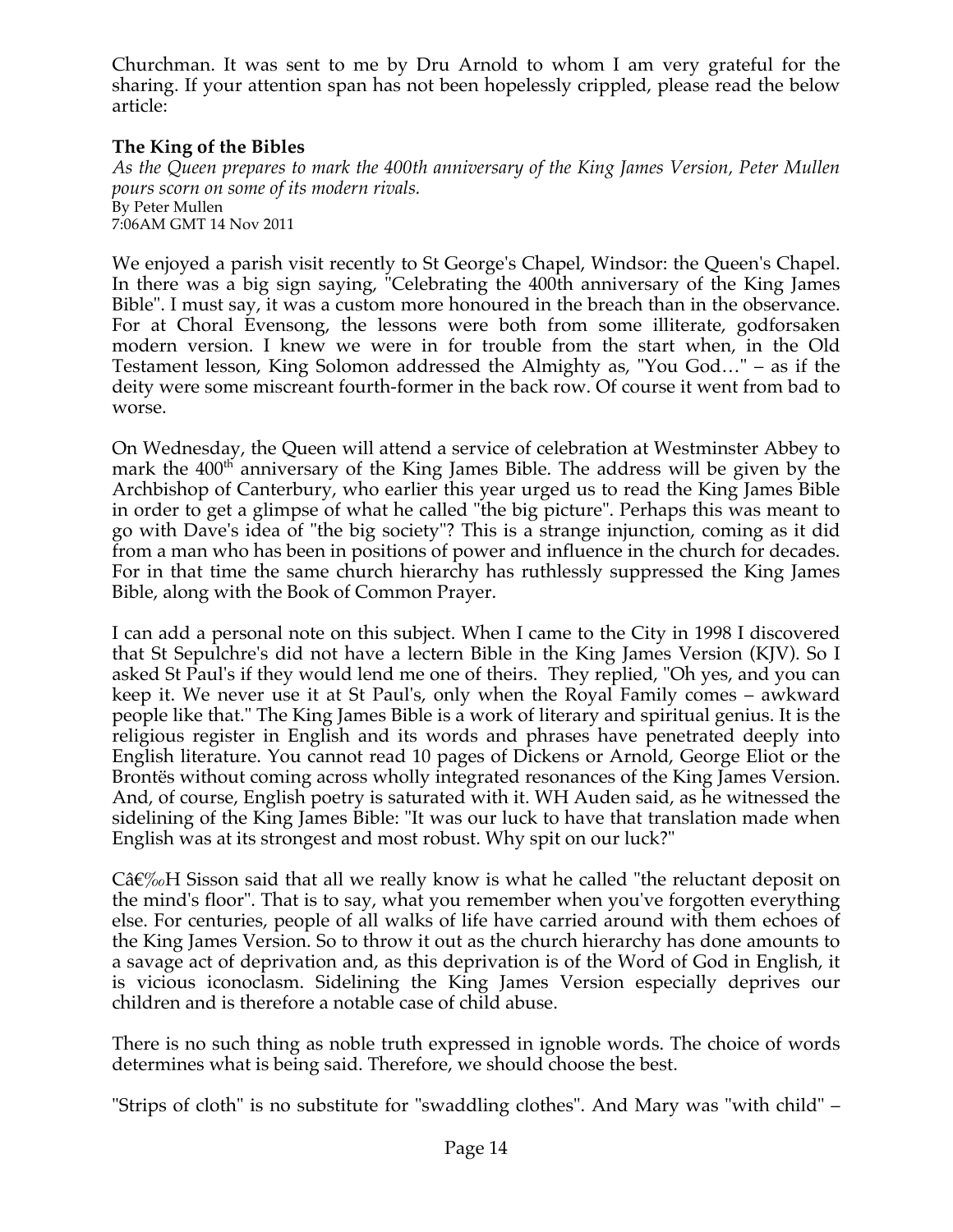we think of the Madonna and Child – and she had not "fallen pregnant" as it says in one of the modern versions. You cannot satisfactorily replace "through a glass darkly" with the crass literalism "puzzling reflections in a mirror" or "sounding brass and tinkling cymbal" with "noisy gong and clanging cymbal". The King James Bible was designed to be read aloud in churches. All the modern versions sound as if they have been written by tone-deaf people with tin ears and no rhythm.

What level of vacuity is reached when "Son of Belial" (i.e. the devil himself) is rendered by the New English Bible (NEB) as "a good-for-nothing"? As if the son of the devil is only a truant from the fourth form who has been stealing from the housemaster's orchard.

The real Bible says, "The fear of the Lord is the beginning of wisdom." The NEB gives us instead, "The first step to find wisdom." But that is only the way in which babyish primary school teachers speak to their charges. The first step to find wisdom – and then, if you are ever so good little children, I'll show you the second step. This is infantilization. Sometimes the New Jerusalem Bible's (NJB) pedantry, this pseudoscholarly fascination with all that is merely foreign and obscure, is just silly, as in "You, Yahweh examine me." But occasionally it is mindlessly un-poetic and banal, as in the substitution of "Acclaim Yahweh" for the mesmerizingly beautiful and timelessly familiar "make a joyful noise unto the Lord". But in one example of supreme idiocy the meaning becomes impenetrable: The King James Version says, "He that dwelleth in the secret place of the Most High shall abide under the shadow of the Almighty. I will say of the Lord …" In the New Jerusalem Bible this degenerates into tasteless obscurantism: "If you live in the shelter of Elyon and make your home in the shadow of Shaddai, you can say to Yahweh …" The Revised Standard Version (RSV) loves to parade the translators' acquaintance with the slightest nuances in the ancient languages but their utter ignorance of what will go into ordinary English. It renders the "giants" of Genesis as "nephilim" – to the confusion, one supposes, of elderly ladies everywhere. And the "two pence" that the Good Samaritan gave to the innkeeper as "two denarii" – lest we should imagine that the currency of the Roman Empire was the same as that of England, pre-decimalization.

The RSV makes a habit of iconoclasm, as for instance in its destruction of that very familiar phrase: "Arise, take up thy bed and walk." The RSV says, "Take up your pallet and go home." Because we must on no account be allowed to imagine that the poor paralytic slunk off carrying his four-poster, we have forced upon us the literalism pallet: and the result sounds like instructions to a sloppy painter.

The NEB also cannot tell the difference between speech that is poetic and metaphorical and speech that is literal and descriptive. That is why for "wolves in sheep's clothing" we are given instead the pantomime howler "men dressed up as sheep". We recall perhaps Ulysses' escape from the Cyclops or that pejorative expression "mutton dressed up as lamb". In the KJV men are "at meat" or they "sup"; but the RSV mentions a Pharisee who "asked Jesus to dine" – where, at The Garrick or White's? Likewise, his rebuke to the disciples on the road to Emmaus, "O fools and slow of heart" is emasculated to become "How dull you are!" How dull indeed. Can you imagine for one minute Our Lord Jesus Christ on the evening of his day of resurrection using such language? "How dull!"

The KJV's "pearl of great price" is exhibited in more of that infantilised Blue Peter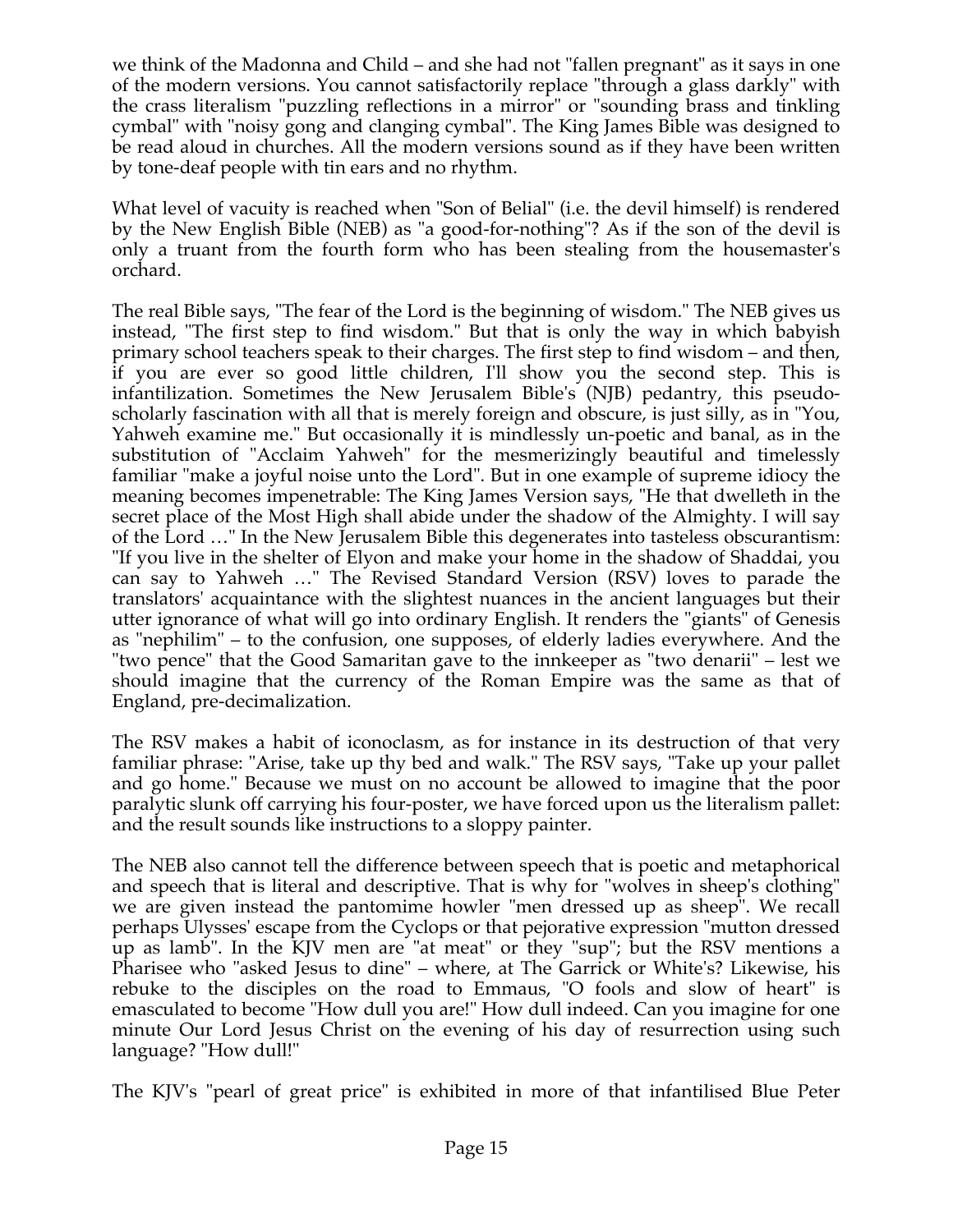language as "a pearl of very special value". And then the end of the world itself is described as if it were only an exceptionally hot afternoon at Goodwood: "My dear friends…" (that is the voice of the NEB's urbane, housetrained St Peter) "…do not be bewildered by the fiery ordeal that is coming upon you, as though it were something extraordinary." The end of the world not extraordinary?

There is a sort of discreet charm about the KJV's saying, "It ceased to be with Sarah after the manner of women." This is marvellous. It seems to reach up the underclothes of words, as that other great admirer of biblical prose, Dylan Thomas, said. But the Jerusalem Bible was written in the era of sex education, so it can confidently come straight out with "ceased to have her monthly periods". And the KJV's "great whore of Babylon" seems to have lost what is left of her character when the New Jerusalem Bible refers to her only as "the famous prostitute". Who is this – Eskimo Nell?

With studied pedantry, the New Jerusalem Bible replaces "inn" with "living space" – I suppose because they imagined readers to be so literal-minded that we might think St Luke meant the Rose and Crown. A similar pedantry removes the KJV's lovely "coat of many colours" and offers us "a decorated tunic". The KJV translates Psalm 139: 16 – a beautiful poem in which the Psalmist declares that God knew him "while he was yet in his mother's womb – as thine eyes did see my substance yet being unperfect." This is allusive, evocative, tender. Unbelievably, the NJB gives us instead, "Your eyes could see my embryo" – as if God were a member of the Human Fertilization and Embryology Authority.

There is a pervading irreverence bordering on blasphemy. The translation of the Psalms in the Book of Common Prayer is by Miles Coverdale and he renders the Hebrew, "O let thine ears consider well …" The NJB gives this as "Listen attentively Yahweh". But is that the way to speak to God? What more is there to be said when we notice that the NJB renders "Vanity of vanities, all is vanity" as "Sheer futility. Everything is futile." That phrase will serve as the motto for all the modern translations: "Sheer futility".

How hypocritical and sordid of the church authorities relentlessly to suppress the KJV, only to take it out and gawp at it in an anniversary year, as if it were a museum piece and we were all blundering tourists. The proper place for the KJV is on the lectern in every parish church – to be read, marked, learnt and inwardly digested, week in, week out.

**Rev Dr Peter Mullen** 

Rector of St Michael, Cornhill, and St Sepulchre in the City of London

### *Epistleers*

We post the list of Epistle Readers in the Sunday Report each week so you can either plan your attendance or your pre-reading as the spirit so moves you.

| Date             | Reader              |               |
|------------------|---------------------|---------------|
| 27 November 2011 | Ryan Hopkins        |               |
| 4 December 2011  | <b>Ryan Hopkins</b> |               |
| 11December 2011  | <b>Ryan Hopkins</b> |               |
| 18 December 2011 | Ryan Hopkins        |               |
| 25 December 2011 | Ryan Hopkins        | Christmas Day |
| 1 January 2012   | Ryan Hopkins        |               |